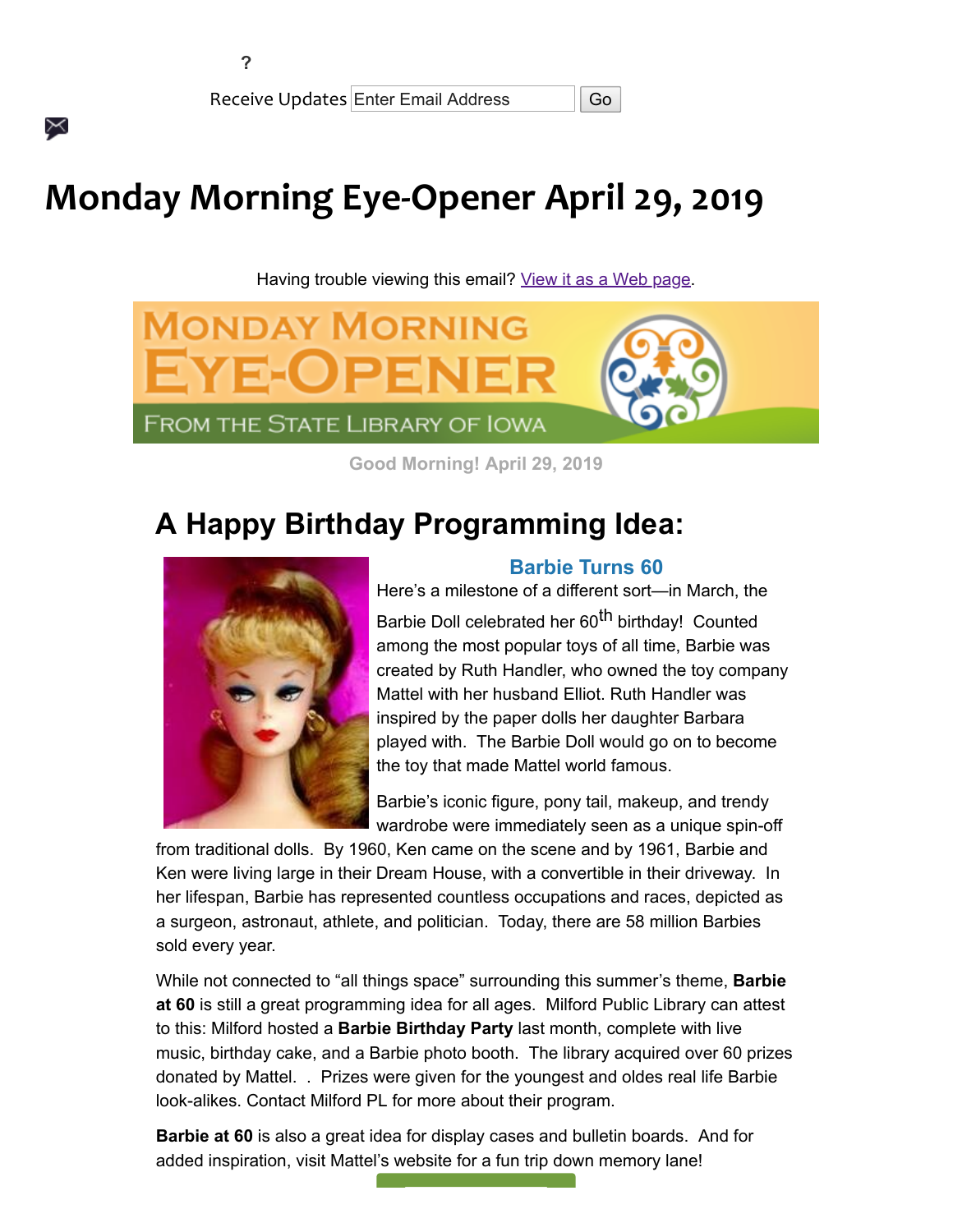# **May is Older Americans Month**

#### **Connect, Create, Contribute**

Since 1963, May has been designated as **"Older Americans Month."** Originally titled "Senior Citizens Month" by President Kennedy, it was President Carter's



administration that re-named it **Older Americans Month** in 1980.

The 2019 theme is *"Connect, Create, Contribute,"* which encourages older adults to

- Connect with friends, family, and services that support participation.
- Create by engaging in activities that promote learning, health, and personal enrichment
- Contribute time, talent, and life experience to benefit others

The purpose of **Older Americans Month** is to acknowledge the vitality, aspirations, and contributions of older citizens, in particular those who defended our country. Every President since JFK has issued a formal proclamation in May asking that the entire nation pay tribute in some way to older persons in their communities. Making **Older Americans Month** a perfect occasion for library book displays, bulletin boards, and programming.

The Administration on Aging, along with the Administration for Community Living are major sponsors of **Older Americans Month.** From their websites you can find logos and posters to help with your local promotions, along with activities and resources to use in local programming. Learn more about **Older Americans Month** and share your plans with each other on **LIBRARY TALK**!

**[Older Americans Month](https://acl.gov/?utm_medium=email&utm_source=govdelivery)**



### **Technology Grants From State Library**

### **Applications Due May 31**

Iowa public libraries are urged to apply for technology grants through the State Library. This available grant money comes from our federal funding. Because these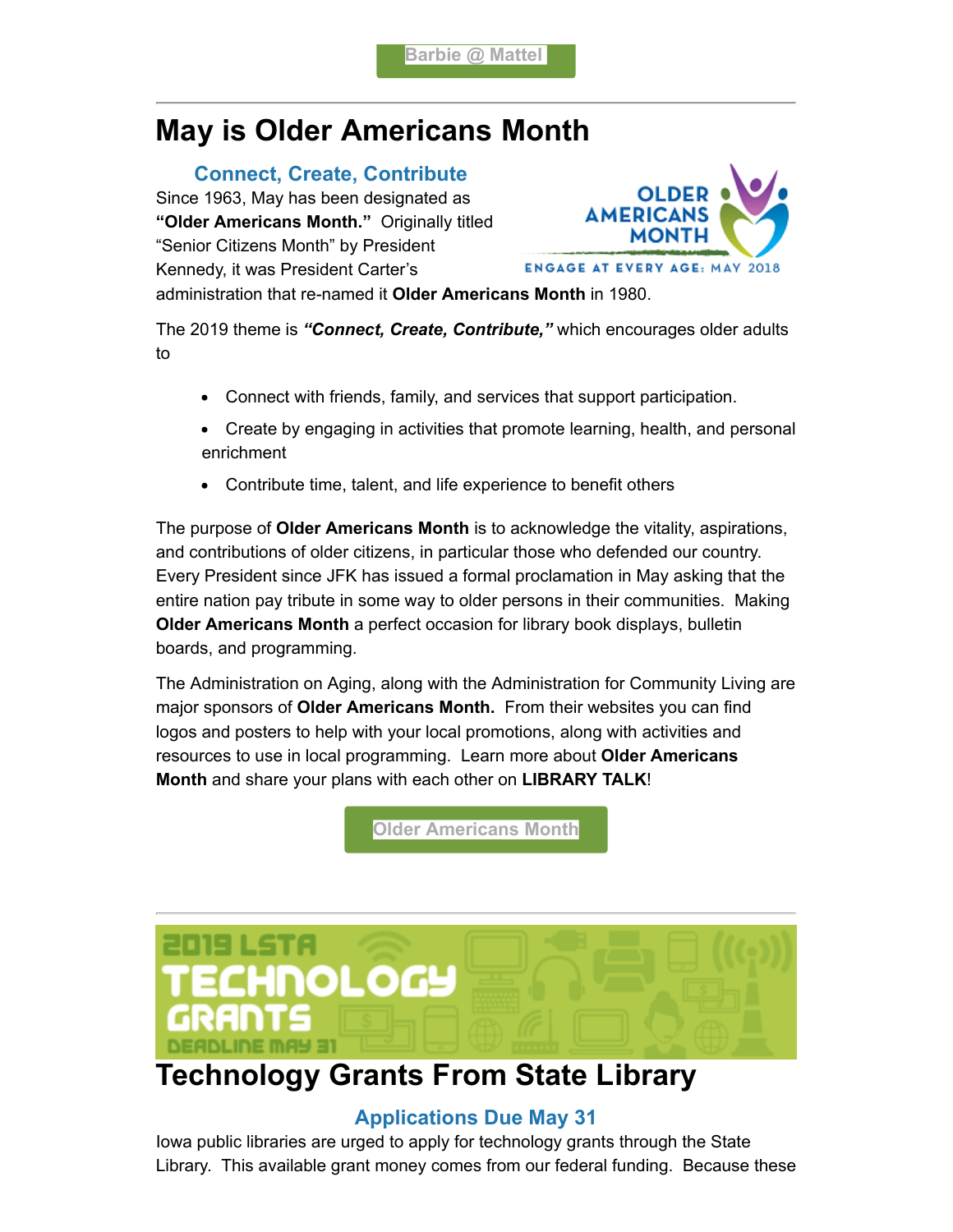grants are earmarked for technology upgrades, eligible libraries must have completed an Edge Assessment and developed an Edge Action Plan. **The application deadline is May 31 at 11:30PM.**



Group applications are especially desirable; for

instance a county library association could submit a group request, in which case the grant could provide up to \$10,000.00 for each library in the group. However, this means that all the libraries in the group application needs to have completed an Edge Assessment / Action Plan.

### **Qualifying Purchases and Reimbursements**

All grant purchases must relate to improving one or more specific Edge recommendation from the library's Edge Action Plan. Hardware such as desktop computers, laptops, tablets, monitors, printers, software, servers or routers, assistive equipment, presentation and multimedia hardware, and accessories related to the items to be purchased are all allowable. Libraries can also use grant funds for network assessment and broadband connectivity upgrades. Ongoing subscriptions, warranties, licenses and month-to-month Internet fees are not allowed. Equipment that connects to the Internet may be subject to compliance with the Children's Internet Protection Act.

These grants will be handled as reimbursements, meaning that qualifying libraries will need to purchase items with local funding, then be reimbursed through the grant. All purchases must be made by September 30, 2019. All invoices, receipts, bills of sale, etc. must be dated prior to September 30 and be paid by the library. Proof of purchase and payment is required for reimbursement.

### **Scoring and Awards**

Funding will be awarded based on how the project (a) helps the library implement an Edge Action Plan recommendation (b) the impact the project will have to improve the lives of Iowa citizens (c) the economic need expressed and (d) the clarity of the project description. A team composed of State Library staff will review and score each proposal. Libraries will be notified and grant awards will be **announced on June 15, 2019**.

### **Learn More**

The State Library has already presented one informational webinar on April 18, with another one scheduled for this **Friday May 3** (9:00-10:00AM) This is a good chance to hear more about this important grant opportunity, with time for Q&A. Because this is an informational webinar, CE credit is not awarded. **Find full details, including**

**an informational video, links to May 3rd webinar, and the actual application form by clicking below. Good Luck!**

**[Technology Grant Application](https://www.statelibraryofiowa.org/ld/t-z/2019-tech-grants?utm_medium=email&utm_source=govdelivery)**

# **Deadlines & Webinars**